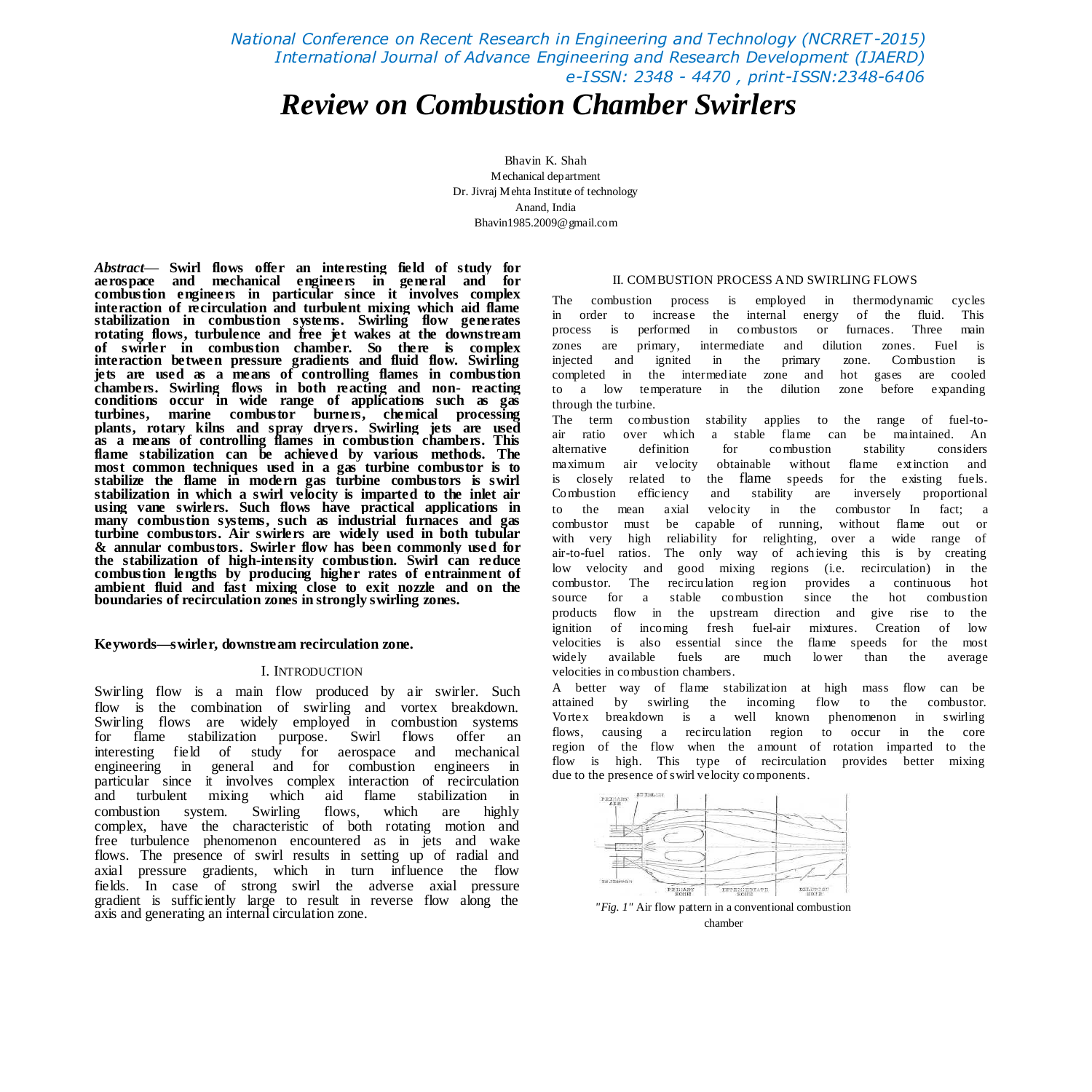# III. METHODS OF OBTAINING SWIRL FLOWS IV. SWIRLER

Methods of inducing rotation in a stream of fluid can be divided into three principal categories:-

- 1. Tangential entry of the fluid stream, or of a part it, into a cylindrical duct.
- 2. The use of guide vanes in axial tube flow.
- 3. Rotation of mechanical devices which impart swirling motion to the fluid passing through them. This includes rotating vanes or grids and rotating tubes.

The swirl intensity can be quantified, with good approximation, by an experimental parameter S, called swirl number. It is defined as the ratio between the axial flux of the angular momentum, and the axial flux of axial momentum multiplied by the exit radius of the burner nozzle. The degree of swirl in the flow is quantified by the dimensionless parameter, S known as the swirl number which is defined as the ratio of axial flux of angular momentum to flux of axial momentum.

# **(1) Weak swirl (S<0.3)**

If swirl number is less than 0.3 it is classified as weak swirl. The pressure gradients are not large enough to generate recirculation zone in case of weak swirl. The basic characteristic of weak swirl is just to increase the width of free or confined jet flow but not to develop any axial recirculation.

# **(2) Medium swirl (0.3<S<0.6)**

If swirl number is in between 0.3 and 0.6 it is called medium swirl. A light recirculation zone is generated due to larger axial pressure gradient in case of medium swirl.

# **(3) Strong swirl (S>0.6)**

If swirl number is greater than 0.6 it is called strong swirl. A very large recirculation zone is generated due to the high pressure gradients developed in the core in case of strong swirl. It develops strong axial and radial pressure gradient, which aids to form central torroidal recirculation zone is due to imbalance between adverse pressure gradient along the jet axis and the kinetic energy of the fluid particles flowing in the axial direction.

In case of strong swirl, when the swirl intensity is increased in a jet, a point is reached when the adverse pressure gradient along the jet axis cannot be further overcome by the kinetic energy of the particles flowing in the axial direction and recirculating flow is set up in the central portion of the jet between two stagnation points. This recirculation zone, which has the form of torroidal vortex, plays an important role in the flame stabilization as it constitutes a well mixed zone of combustion products and acts as storage of heat and of chemically active species located in the centre of the jet near the burner exit.

Flame parameters such as stability and combustion intensity depend on the size and strength of the vortex.

Swirlers are static mixing devices used to impart swirl to the flow. The goal of swirler design is to maximize the benefits of recirculation by imparting sufficient swirl to the flow while minimizing the incurred pressure losses. Modern combustors also use swirlers to promote mixing of the fuel and air in the premixer prior to combustion.

There are mainly two types of swirlers in practical cases and modifications are made in them to improve the performance of the swirler.

- 1. Axial swirler
- 2. Radial swirler



Axial swirlers tend to have higher pressure losses than the radial type but are much simpler to manufacture. Parameters of interest to axial swirler designers are depicted by Fig.4. They include the vane angle vs, the inner hub radius Rhub, the outer swirler radius Rsw, the vane thickness tv, the vane length cv, and the number of vanes nv. Typical axial swirler designs have vane angle, vane thickness between 2mm, and 8 vanes. A useful parameter for design is the Swirl number, Sn.



*"Fig. 4"* Design parameters of axial swirler

# V. CENTRAL RECIRCULATION

Anchored flames cannot be established in flows with velocities significantly above the laminar flame speed. Fuel and air must move slowly enough for the flame to propagate upstream and ignite fresh mixture. The point at which the flame can no longer propagate back through the flow is the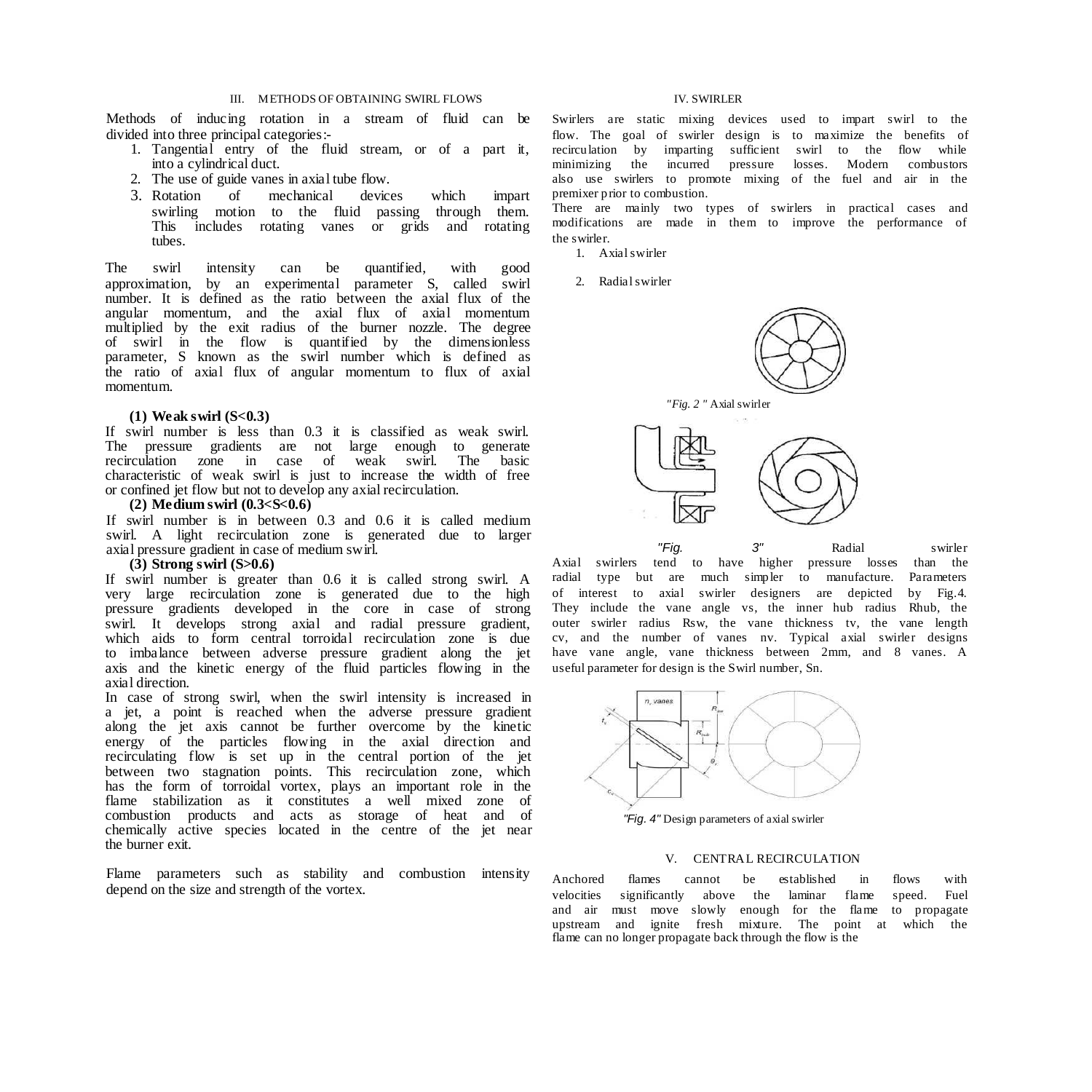stabilization point or anchor. Zones of flow reversal help stabilize the flame by creating localized regions of low velocity flow called flame holders. Large scale central recirculation zones, as shown in Fig.6, serve many other purposes as well. Hot combustion products become trapped in the recirculating mass and are returned to the combustor dome inlet. This hot gas helps stabilize the flame by providing a continual source of ignition to the incoming fuel. It also serves as a zone of intense mixing within the combustor by promoting turbulence through high levels of shear between the forward and reverse flows. Lastly, CO, unburned fuel, and other intermediate species are able to reside within the combustor longer and react to completion. Fig.6 illustrates the process of recirculation in a gas turbine combustor using streamlines. These streamlines indicate the path which a fluid particle would follow.

Flame stability, combustion intensity, and performance are directly associated with the size and shape of this recirculation vortex or bubble. It forms at the onset of flow reversal when an adverse axial pressure gradient exceeds the kinetic energy of the incoming flow [Beer & Chigier, 1972]. Adverse pressure gradients may be introduced by creating high degrees of swirl or angular momentum at the inlet of the combustor and large sudden expansions in areas such as dumps or bluff bodies.



*"Fig. 5"* Combustion streamlines

# VI. SIZE OF RECIRCULATION ZONE

The recirculation region in a free swirling flow is shown in figure. Because the flow is assumed to be Ax symmetric, only half of the flow pattern is considered. The recirculation region is contained within the curve ACB. The point B is called the stagnation point. The flow outside ACB is the main flow which derives the recirculation along the solid curve AB. Conditions of zero axial velocity are represented by the dashed curve AB as shown in fig.6.



*"Fig. 6"* Recirculation region in swirling flow field

Typical axial and swirl velocity profiles are shown in figure. All the velocity components decay in the downstream direction. After the stagnation point the reversal axial velocities disappear, and further downstream the peak of the axial velocity profile shift towards the factors governing the size of the recirculation zone have been studied by several workers. The Kilik [4] examined the separate effects on recirculation zone size of variations in vane type [flat or curved], vane angle, vane aspect ratio and space to chord ratio.



*"Fig. 7"* Typical profiles of axial and swirl velocity components in a strongly swirling flow

The size of the recirculation zone is increased by

- 1. An increase in vane angle.
- 2. An increase in the number of vanes.
- 3. A decrease in vane aspect ratio.
- 4. Changing from flat to curved vanes.

# VII. SWIRLER WITH FLAT OR CURVED VANES

A vane swirler performs the task of turning the incoming flow to the combustor from a rather low absolute axial velocity to a higher absolute velocity having swirl and radial components. Due to this acceleration a pressure drop occurs through the swirler. Additionally profile and secondary losses occur within the swirler die to the vanes.

In the case of flat vanes the turning through the swirler is incomplete for high value of the space to chord ratio, because the air outlet angle becomes much smaller than the geometrical vane outlet angle. Ineffective turning of air through the swirler results in lower swirl and in consequence, lower radial velocity components. In other words, less angular momentum is imparted to the incoming axial flow. A smaller recirculation region and less turbulence intensities are, therefore induced. Inherently, the amount of recirculating mass flow drops.

The ineffective turning can be partly obviated by reducing the space to chord ratio. To obtain a tight swirl a space to chord ratio of 7 is used together with vane outlet angles 65° to 85° for flat vanes. This, however increase both the profile and secondary losses excessively. Additionally it may introduce blockage problems. All these resulting excessive losses eventually manifest themselves in the form of an excessive pressure drop through the swirler and the whole process of turning becomes quite inefficient.

Curved vanes are more efficient aerodynamically than flat vanes. This is because they allow the incoming axial flow to gradually turn, which inhibits flow separation on the suction